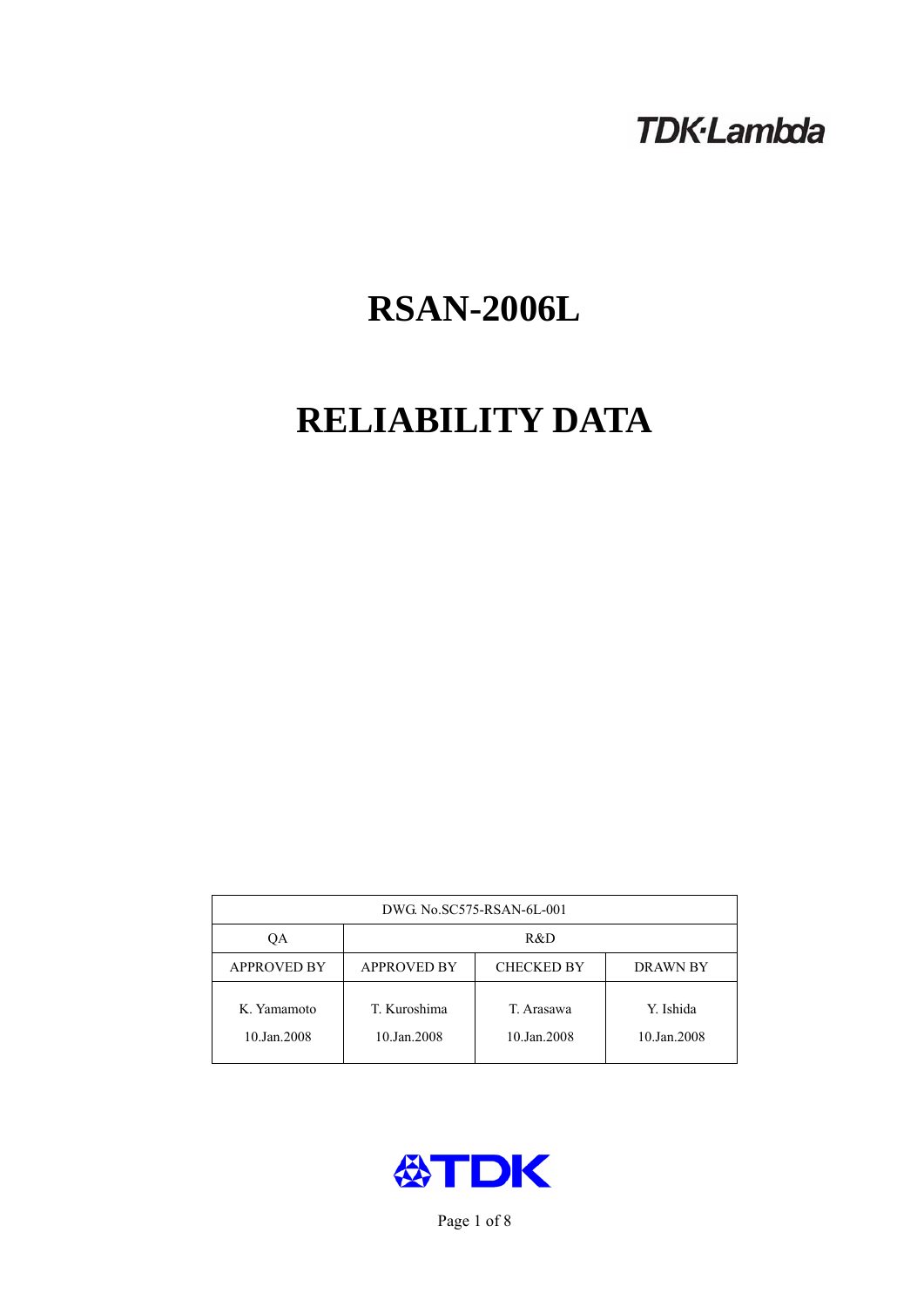#### **RSAN-2006L**

# **I N D E X**

|                                     | Page   |
|-------------------------------------|--------|
| 1. Calculated Values of MTBF        | Page-3 |
| 2. Vibration Test                   | Page-4 |
| 3. Heat Cycle Test                  | Page-5 |
| 4. Humidity Test                    | Page-6 |
| 5. High Temperature Resistance Test | Page-7 |
| 6. Low Temperature Storage Test     | Page-8 |

The following data are typical values. As all units have nearly the same characteristics, the data to be considered as ability values.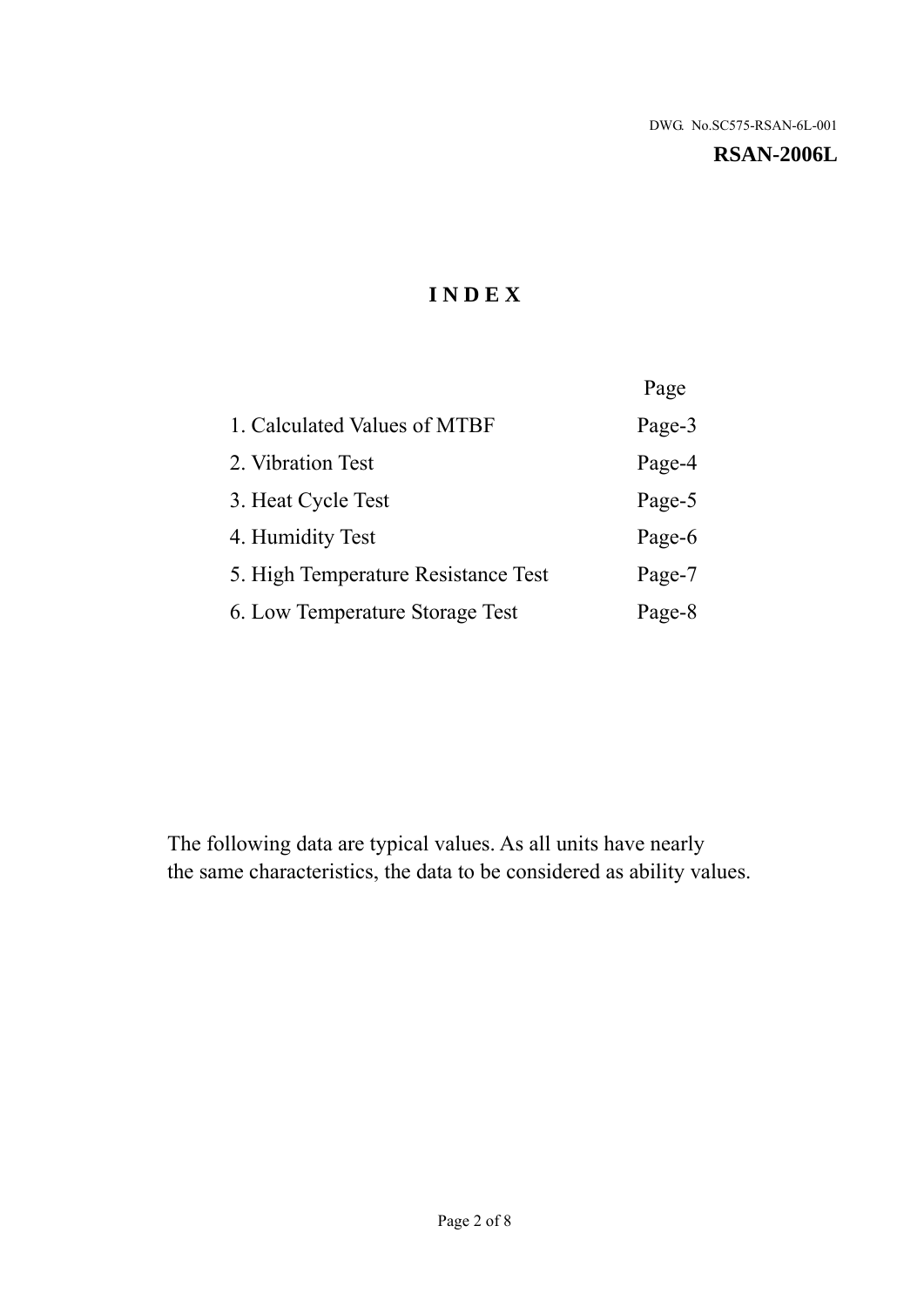#### **RSAN-2006L**

1. Calculated values of MTBF

MODEL : RSAN-2006L

(1) Calculating Method

 Calculated based on parts stress reliability projection of MIL-HDBK-217F NOTICE2.

Individual failure rates  $\lambda$  G is given to each part and MTBF is calculated by the count of each part.

$$
MIBF = \frac{1}{\lambda_{\text{equip}}} = \frac{1}{\sum_{i=1}^{n} N_i (\lambda_G \pi_Q)_i} \times 10^6 \text{ (hours)}
$$

| $\lambda$ equip | : Total equipment failure rate (Failure $/ 10^6$ Hours)                   |
|-----------------|---------------------------------------------------------------------------|
| $\lambda$ G     | : Generic failure rate for the $\hbar$ generic part                       |
|                 | (Failure/ $10^6$ Hours)                                                   |
| Ni              | : Quantity of <i>i</i> th generic part                                    |
| N               | : Number of different generic part categories                             |
| $\pi$ Q         | : Generic quality factor for the <i>i</i> th generic part ( $\pi Q = 1$ ) |

- (2) MTBF Values
	- GF : Ground, Fixed

 $MTBF = 12,162,491$  (Hours)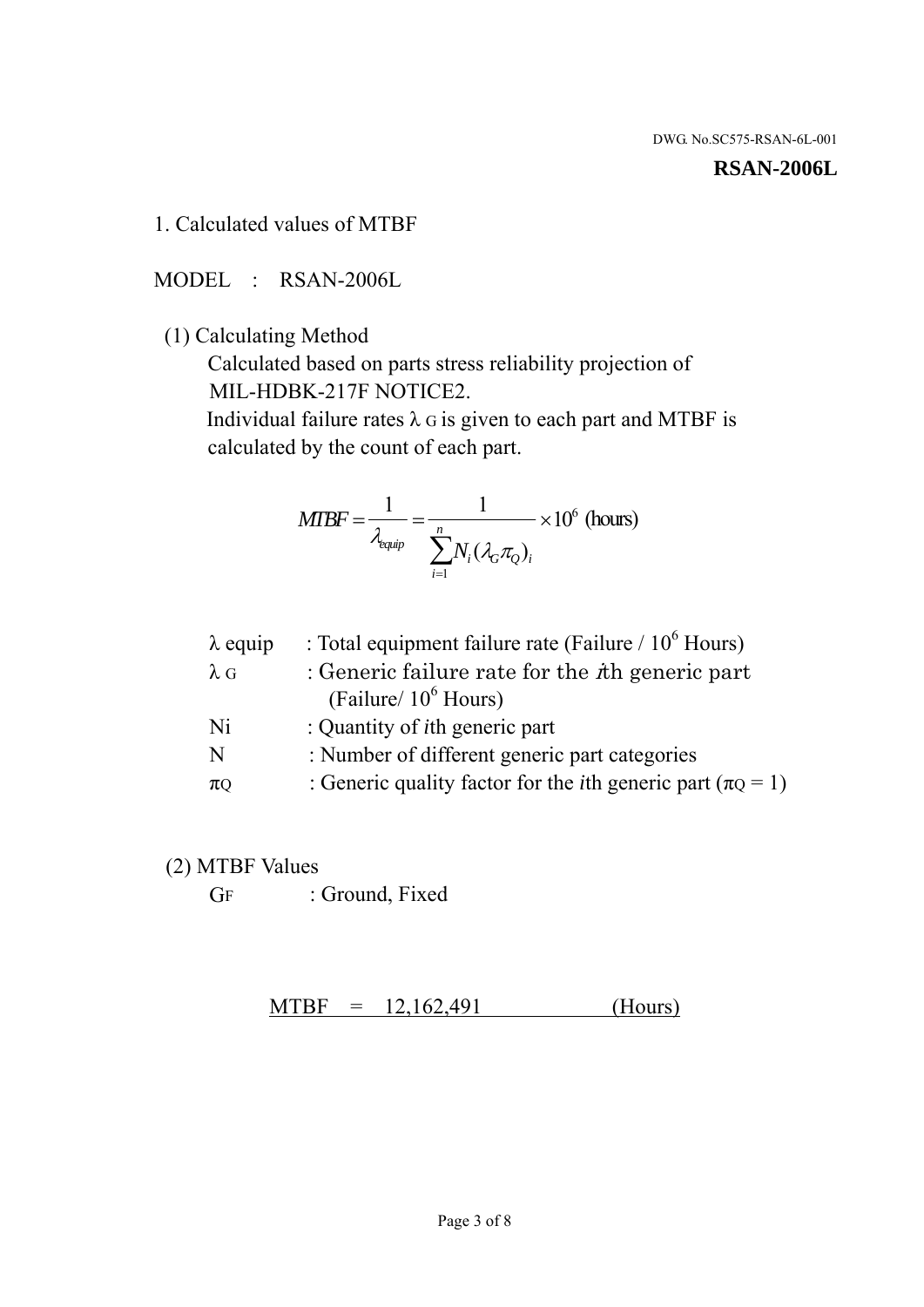#### **RSAN-2006L**

2. Vibration Test

#### MODEL : RSAN-2006L (Representation Product : RSEN-2030)

- (1) Vibration Test Class Frequency Variable Endurance Test
- (2) Equipment Used Controller VS-1000-6, Vibrator 905-FN ( IMV CORP.)
- (3) The Number of D.U.T. (Device Under Test) 5 units
- (4) Test Condition
	- · Frequency : 10~55Hz
	- · Amplitude : 1.5mm, Sweep for 1 min.
	- · Dimension and times : X, Y and Z directions for 2 hours each.

# (5) Test Method

Fix the D.U.T. on the fitting-stage

# (6) Test Results

PASS

#### Typical Sample Data

| . .                           |                                                         |           |                     |                     |
|-------------------------------|---------------------------------------------------------|-----------|---------------------|---------------------|
| Check item                    | Spec.                                                   |           | <b>Before Test</b>  | After Test          |
|                               | Differential Mode: 25dBmin.                             | $0.4$ MHz | 39.72               | 40.02               |
|                               |                                                         | 30 MHz    | 58.84               | 55.92               |
| Attenuation (dB)              | Common Mode: 25dBmin.                                   | 2 MHz     | 36.32               | 36.44               |
|                               |                                                         | 30 MHz    | 38.26               | 38.08               |
| Leakage Current (mA)          | Line1<br>$1mA$ max. $(250V, 60Hz)$<br>Line <sub>2</sub> |           | 0.42                | 0.41                |
|                               |                                                         |           | 0.43                | 0.42                |
| DC Resistance $(m\Omega)$     | $6m \Omega$ max.                                        |           | 3.84                | 3.72                |
| <b>Test Voltage</b>           | $L-L: 1768Vdc$ 60s.                                     |           | OK                  | OK.                 |
|                               | $L-E$ : 2500Vac 60s.                                    |           |                     |                     |
| Isolation Resistance ( $MQ$ ) | $100M \Omega$ min. (500Vdc 60s)                         |           | $4.1 \times 10^{6}$ | $4.3 \times 10^{6}$ |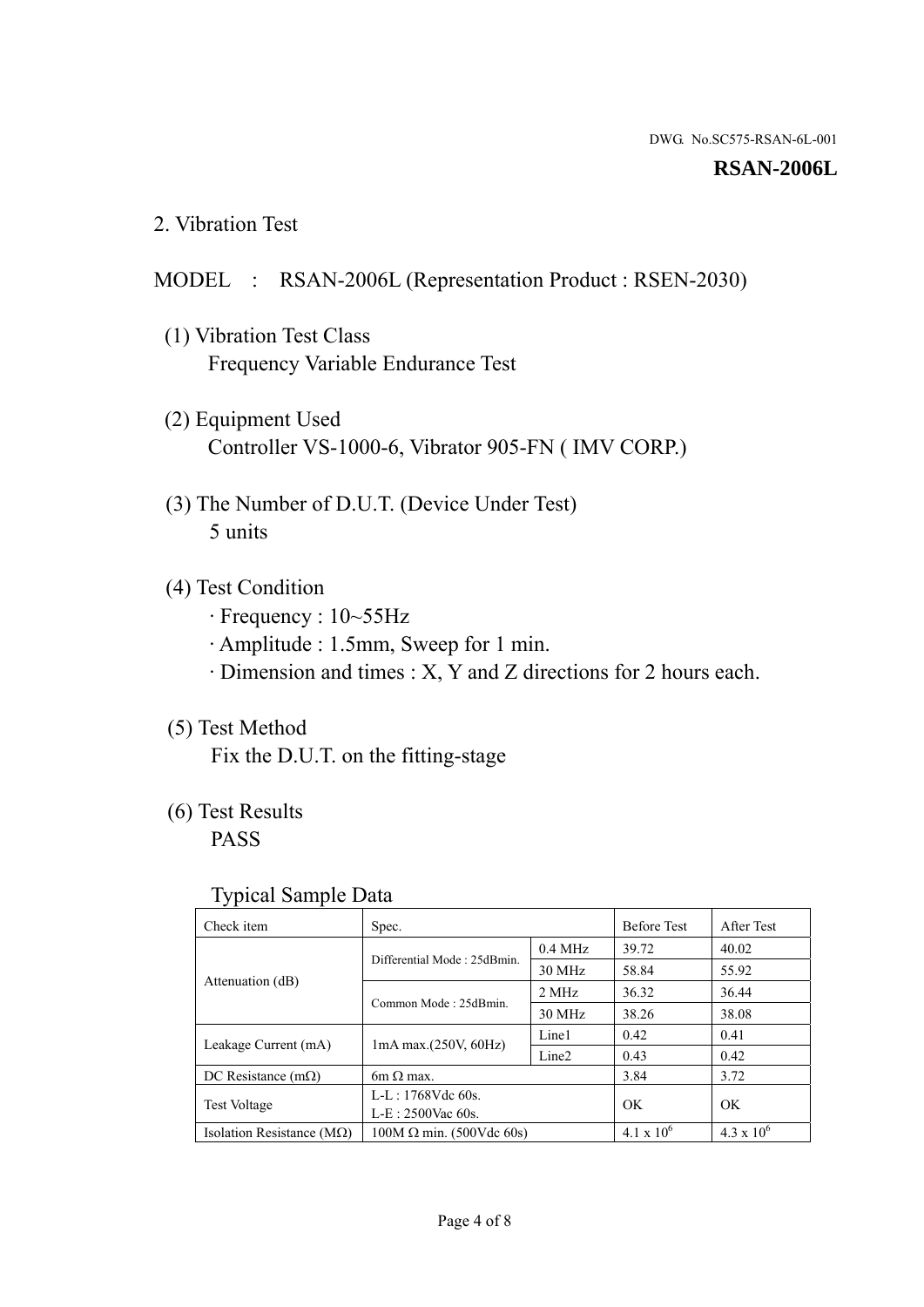3. Heat Cycle Test

# MODEL : RSAN-2006L (Representation Product : RSEN-2030)

- (1) Equipment Used TEMPERATURE CHAMBER TSA-71H-W (ESPEC CORP.)
- (2) The Number of D.U.T. (Device Under Test) 5 units
- (3) Test Conditions
	- · Ambient Temperature : -25~+85°C · Test Cycles : 100cycles



(4) Test Method

 Before the test check if there is no abnormal characteristics and put the D.U.T. in the testing chamber. Then test it in the above cycles, After the test is completed leave it for 1 hour at room temperature and check it if there is no abnormal each characteristics.

(5) Test Results

PASS

| <b>Typical Sample Data</b> |  |  |
|----------------------------|--|--|
|----------------------------|--|--|

| Check item                    | Spec.                           |                     | <b>Before Test</b> | After Test        |
|-------------------------------|---------------------------------|---------------------|--------------------|-------------------|
|                               | Differential Mode: 25dBmin.     | $0.4\ \mathrm{MHz}$ | 40.06              | 40.06             |
|                               |                                 | 30 MHz              | 55.64              | 57.12             |
| Attenuation (dB)              | Common Mode: 25dBmin.           | 2 MHz               | 35.40              | 36.74             |
|                               |                                 | 30 MHz              | 37.70              | 37.36             |
| Leakage Current (mA)          |                                 | Line1               | 0.41               | 0.49              |
|                               | $1mA$ max. $(250V, 60Hz)$       | Line <sub>2</sub>   | 0.42               | 0.48              |
| DC Resistance $(m\Omega)$     | $6m \Omega$ max.                |                     | 3.48               | 3.22              |
| <b>Test Voltage</b>           | L-L: 1768Vdc 60s.               |                     | OK                 | OK                |
|                               | $L-E: 2500$ Vac 60s.            |                     |                    |                   |
| Isolation Resistance ( $MQ$ ) | $100M \Omega$ min. (500Vdc 60s) |                     | $9.5 \times 10^5$  | $9.4 \times 10^5$ |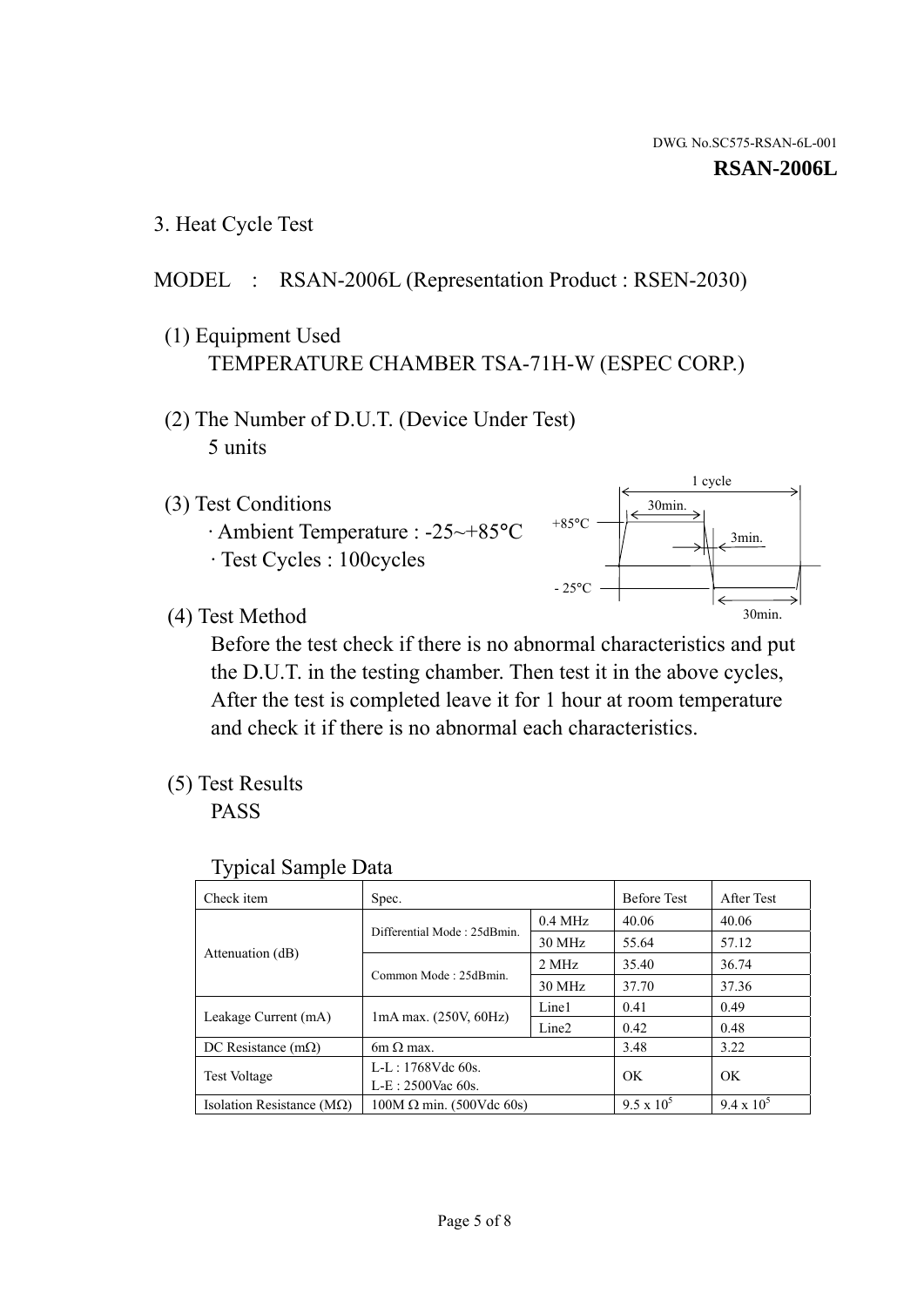4. Humidity Test

# MODEL : RSAN-2006L (Representation Product : RSEN-2030)

- (1) Equipment Used TEMP. & HUMID. CHAMBER PR-4KT (ESPEC CORP.)
- (2) The Number of D.U.T. (Device Under Test) 5 units

## (3) Test Conditions

- · Ambient Temperature : +40°C
- · Test Time : 500 hours
- · Ambient Humidity : 90~95% RH No Dewdrop

# (4) Test Method

 Before the test check if there is no abnormal characteristics and put the D.U.T. in the testing chamber. Then test it in the above conditions. After the test is completed leave it for 1 hour at room temperature and check it if there is no abnormal each characteristics.

## (5) Test Results

PASS

| ╯┸                            |                                 |                   |                     |                     |
|-------------------------------|---------------------------------|-------------------|---------------------|---------------------|
| Check item                    | Spec.                           |                   | <b>Before Test</b>  | After Test          |
|                               | Differential Mode: 25dBmin.     | $0.4$ MHz         | 40.92               | 39.42               |
|                               |                                 | 30 MHz            | 57.38               | 55.62               |
| Attenuation (dB)              | Common Mode: 25dBmin.           | 2 MHz             | 36.16               | 36.22               |
|                               |                                 | 30 MHz            | 37.34               | 37.92               |
| Leakage Current (mA)          | $1mA$ max. $(250V, 60Hz)$       | Line1             | 0.42                | 0.41                |
|                               |                                 | Line <sub>2</sub> | 0.42                | 0.43                |
| DC Resistance $(m\Omega)$     | $6m \Omega$ max.                |                   | 3.62                | 3.58                |
| <b>Test Voltage</b>           | L-L: 1768Vdc 60s.               |                   | OK                  | OK                  |
|                               | $L-E: 2500$ Vac 60s.            |                   |                     |                     |
| Isolation Resistance ( $MQ$ ) | $100M \Omega$ min. (500Vdc 60s) |                   | $3.6 \times 10^{6}$ | $4.5 \times 10^{6}$ |

#### Typical Sample Data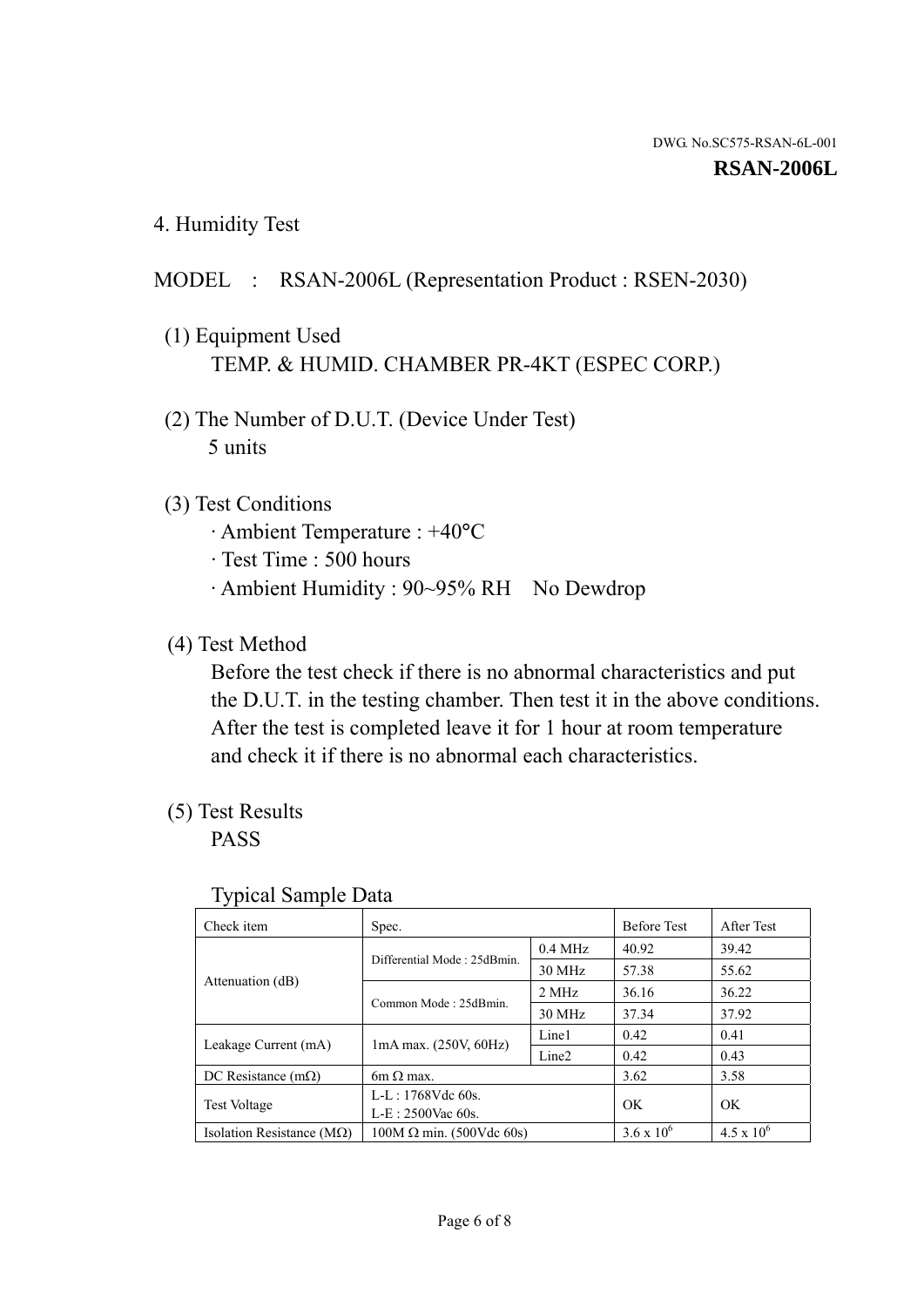5. High Temperature Resistance Test

### MODEL : RSAN-2006L (Representation Product : RSEN-2060)

- (1) Equipment Used TEMPERATURE CHAMBER PHH-300 ( ESPEC CORP.)
- (2) The Number of D.U.T. (Device Under Test) 5 units
- (3) Test Conditions
	- · Ambient Temperature : +55°C
	- · Test Time : 500 hours
	- · Operating : DC 60A
- (4) Test Method

 Before the test check if there is no abnormal characteristics and put the D.U.T. in the testing chamber. Then test it in the above conditions. After the test is completed leave it for 1 hour at room temperature and check it if there is no abnormal each characteristics.

(5) Test Results

PASS

| ╯┸                                 |                                                         |           |                     |                     |
|------------------------------------|---------------------------------------------------------|-----------|---------------------|---------------------|
| Check item                         | Spec.                                                   |           | <b>Before Test</b>  | After Test          |
|                                    | Differential Mode: 25dBmin.                             | $0.2$ MHz | 57.86               | 58.52               |
|                                    |                                                         | 30 MHz    | 52.04               | 51.94               |
| Attenuation (dB)                   | Common Mode: 25dBmin.                                   | 2 MHz     | 35.90               | 36.04               |
|                                    |                                                         | 30 MHz    | 26.60               | 27.62               |
| Leakage Current (mA)               | Line1<br>$1mA$ max. $(250V, 60Hz)$<br>Line <sub>2</sub> |           | 0.45                | 0.46                |
|                                    |                                                         |           | 0.46                | 0.46                |
| DC Resistance $(m\Omega)$          | $3m \Omega$ max.                                        |           | 2.22                | 2.24                |
| <b>Test Voltage</b>                | $L-L: 1768Vdc$ 60s.                                     |           | OK                  | OK                  |
|                                    | $L-E: 2500$ Vac 60s.                                    |           |                     |                     |
| Isolation Resistance ( $M\Omega$ ) | $100M \Omega$ min. (500Vdc 60s)                         |           | $4.1 \times 10^{6}$ | $4.6 \times 10^{6}$ |

#### Typical Sample Data